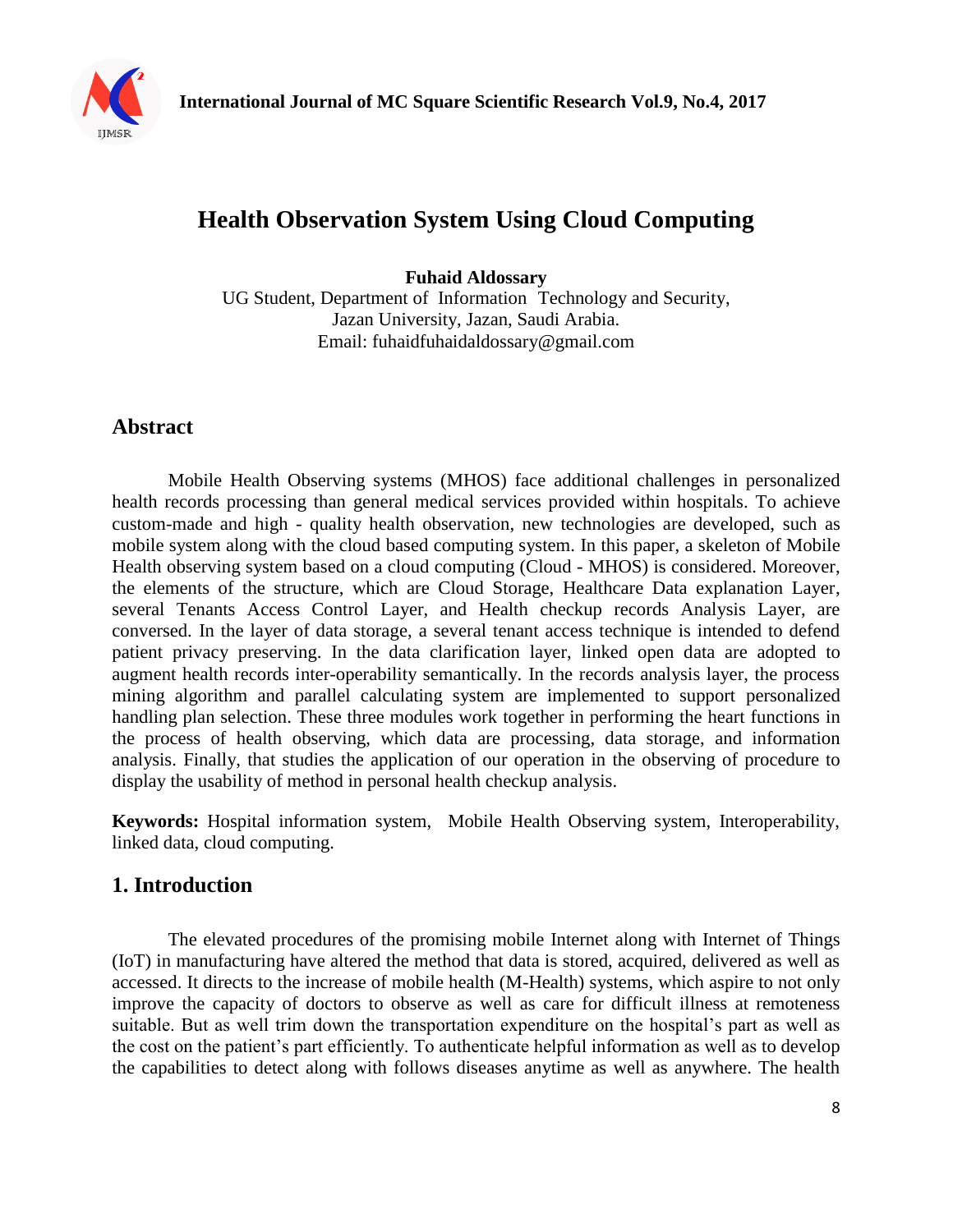

records together by checkup devices, such as blood-glucose measuring devices, sphygmomanometers, as well as portable sensors at house and the public sanatoriums, which replicate people's day by day health conditions. During the earlier period decade, there has been fast development in advanced health observing methods as well as methods to assist.

Categorization of Health Observing Systems (HOS), where Wearable Health Observing Systems (WHOS) is wearable health checkup observing the system, MHOS is mobile health observing the system along with RHOS is a remote health observing system. They can be used in hospital, housing as well as outdoor settings by either Radio Frequency Identification technology (RFID) or global positioning system. Figure 1 shows the types of HOS.



**Figure. 1 Types of HOS**

#### **1.1 WHOS:**

The smart vest device is basically a wearable physical observing system, integrated with a vest. A diversity of sensors included addicted to the garment's stuff concurrently gathers biosignals in a non - invasive along with inconspicuous system. The constraints considered via the vest contain blood pressure, electrocardiogram, photoplethysmography, cadaver fever and galvanic skin response.

#### **1.2 Remote Health observing system (RHOS):**

RHOS is defined as utilize of electronic data along with message equipment to maintain as well as improve the excellence of health checkup when remoteness divides the health checkup professionals as well as patients. RHOS regularly convey the vital patient information as of a distant position to the clinicians in real - time by means of complex data along with message technology.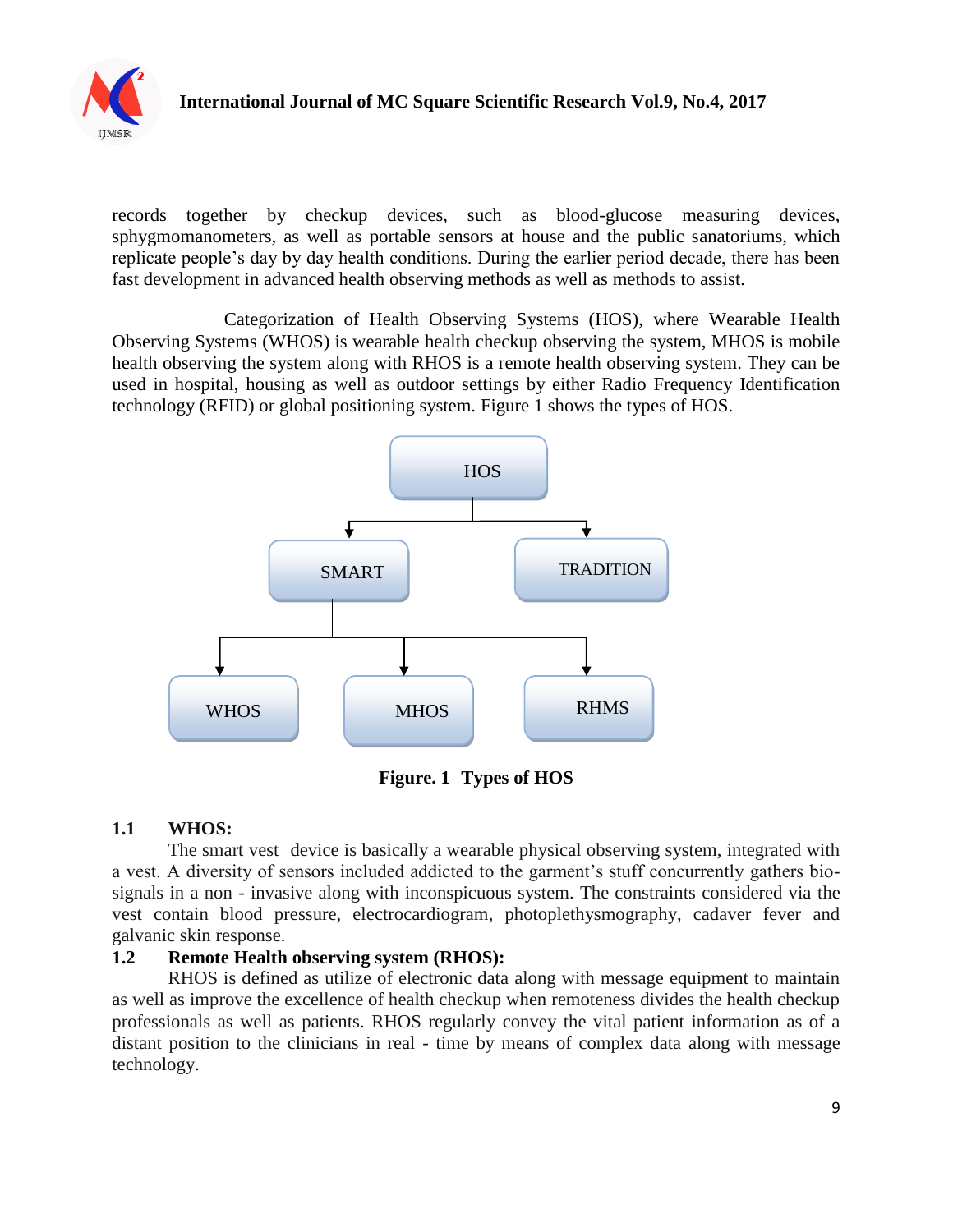

#### **1.3 Mobile health observing system:**

A multi-agent structural design containing of clever agents for cardio along with load observing, supported on portable equipment, has been urbanized to collect patient records. Intellectual managers together fling analytical data along with suggesting checkup interference in a compact location.

#### **2. Related Works**

In [1], elegant fitness monitoring systems through the contact tools are explained, the largest part of these systems utilize like Behavioral models among various adjustments to the software as well as equipment. The replica can be second-hand for special setting among various adjustments along with has proved pretty capable for most portable fitness monitoring systems. In [2] our successive evaluation revealed that for applications such as epidemiological observation, our III framework provides numerous benefits relative to the client-server EHR systems, as well as better scalability, quicker development, with lower cost. In [3], the clever consumption of individual mobile information is standard fitness services described modified m-Health method includes primary the patient's health check sensor system (HSN). To maintain the check intellect, then utilizes the pattern of the elegant place through its leading knowledge's accepted since the Internet of Things as well as Semantic Web.

In [4] Mobile Cloud based multifarious source portion replica (MC-HSPM), which is planned to reduce the implementation instance. The primary rules used in dynamic assorted Task coursework algorithm. Our new assessment has shown that our planned scheme has a benefit of economy implementation time. In [5] Enhanced m-Health Services has discussed structural design supported on cloud computing system paradigms to authorize fresh m-Health functions to improve their consequences by provided that protected permission to customer records. In [6] Ad Hoc Mobile Cloud Computing knows how to preserve position isolation for the portable procedure even as given that useful services through small configuration operating cost.

In [7] Cloud-Based Smart Health observe System platform supported the medical conclusion by dispensation Tele - checked records along with provided that a speedy and exact risk assessment of vascular measures along with cascade. In [8] these design enhanced reserve allotment in the MCC atmosphere throughout resourceful assignment allocation as well as offloading, safety along with isolation. In [9], this method implements predictable computerized mechanisms, is defined Filtered Wall (FW), to sift disposed of communication from OSN client satisfied. In [10] Data mining process approaches are used to take out the existing data from DNA microarray with the assist of the multi-statement analysis device. Dual-Tree M - group Wavelet convert is working for the taking out of facial appearance from the known dataset at the 2nd stage of corrosion. In [11], the result indicates that members who were small on impulsivity fared most terrible on IGT task evaluated to the participants who were elevated on impulsivity. The same outcome was established for character traits and information dealing out styles. In [12] to show that our structure holds these properties based on the calculation Diffie–Hellman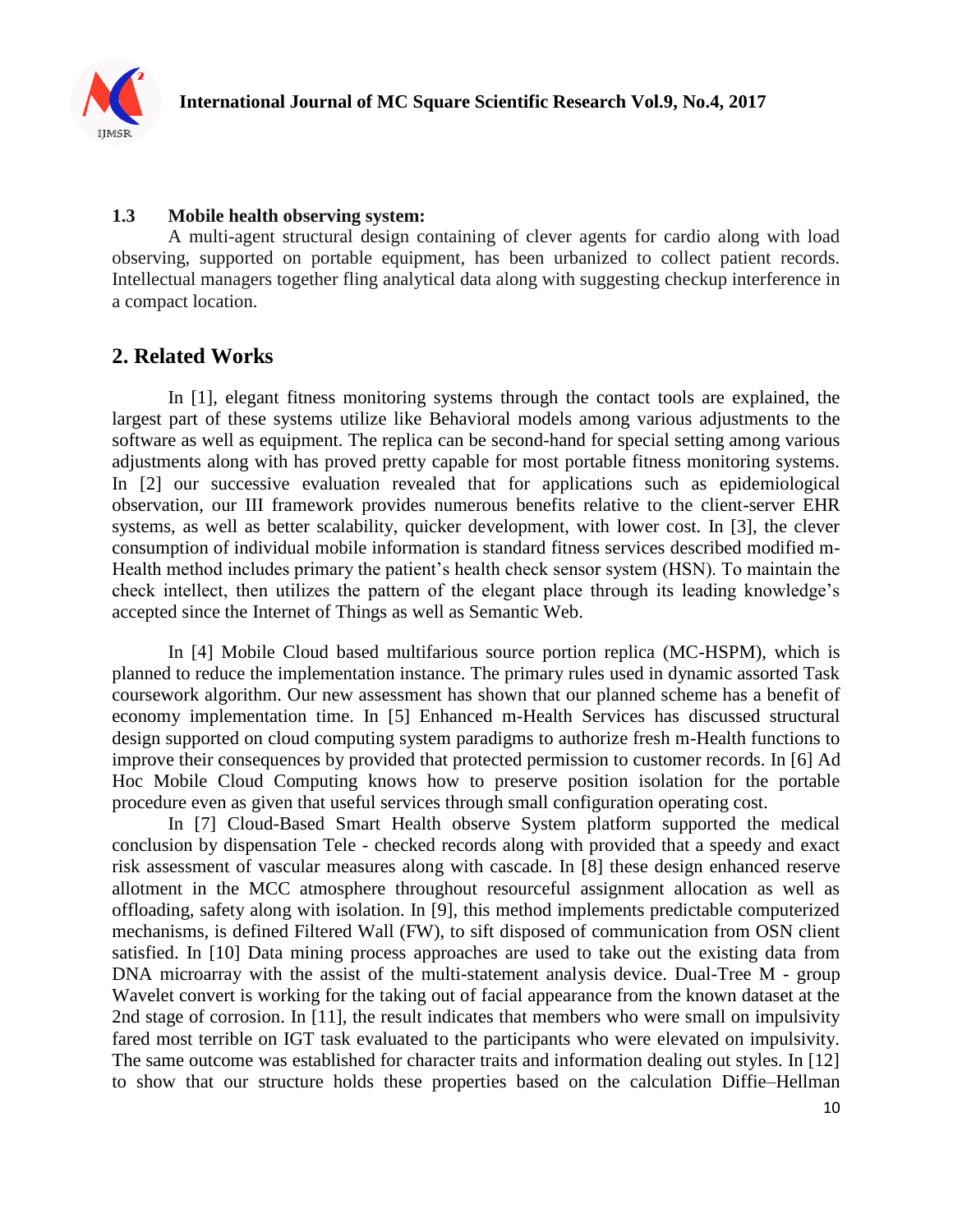

supposition as well as the rewindable black-box information extractor. A well-organized method resting on probabilistic questions as well as episodic authentication is planned to decrease the inspection expenses per authentication as well as implement irregular detection timely. In [13] the machine aspires to get better the worth of time for the sightless as well as visually impair citizens and makes they know their environment in an apparent method as close as to a usual person at a reasonable cost. In [14] after segmentation calculate to diagnose glaucoma. The structure is applied to a total of 45 images, and the results indicate the ability of the method for automatic mass screening to analyze glaucoma at the earliest. In [15] Results show that the glaucoma diagnosis method has 92% specificity, 96% sensitivity, and 94% correctness using 100 fundus images of usual and glaucoma cases.

#### **3. Proposed method**

Mobile Health observing methods are urbanized as a synergy of promising movable medical services, portable message devices along with mobile technologies. The IoT - based technologies, jointly among mobile devices as well as their applications, have been rising gradually in a lot of areas, together within health check services. The proposed method of the cloud computing based Mobile Health Observing System (Cloud-based - MHOS) is separated into three layers, that is the Cloud-based Storage along with several Tenants Authentication Control Layer, Health checkup record explanation Layer, along with Health checkup records Analysis Layer.

The Cloud Storage system, along with several Tenants Authentication manage Layer supplies health checkup records calculated through elegant devices such as blood-glucose measuring devices, sphygmomanometers, etc. in patients' day by day actions. To every one of above authentication these reports for inaccessible health checkup observing, the cloud structure is accepted in our explored to gather along with organizing patients' connected record. Health checks up records can be moved to the cloud system part via the Internet. Toward assurance protection and secure the privacy of patients' records, several tenant access control is intended to realize records separation and distribution. Figure 2 shows the process of MHOS.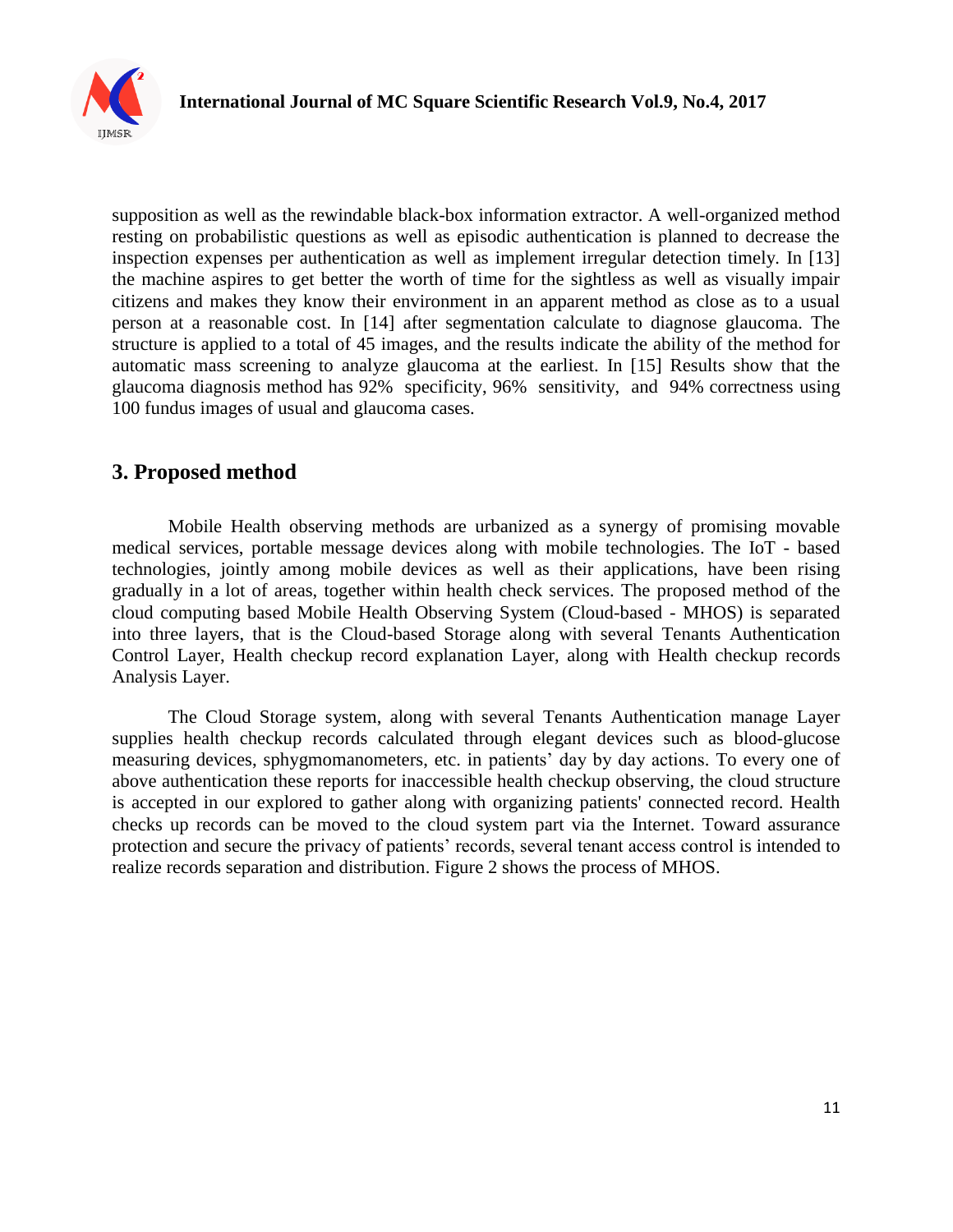



**Figure**. **2 Process of MHOS**

The Health checkup records Annotation Layer resolves the difficulty of records heterogeneity come across in health checkup records dispensation. Because checkup services are approved out through a variety of hospitals, records produced by HISs are frequently different.

This guides to the simplicity of automatic health checkup records thoughtful between special health checkup organizations. For occasion, the laboratory result of patients in one sanatorium generally couldn't be unstated by the information systems of additional sanatoriums. If health checkup records couldn't be interoperated among unusual HISs, reduplicated health check assessments force decrease effectiveness as well as amplify the fee of health check service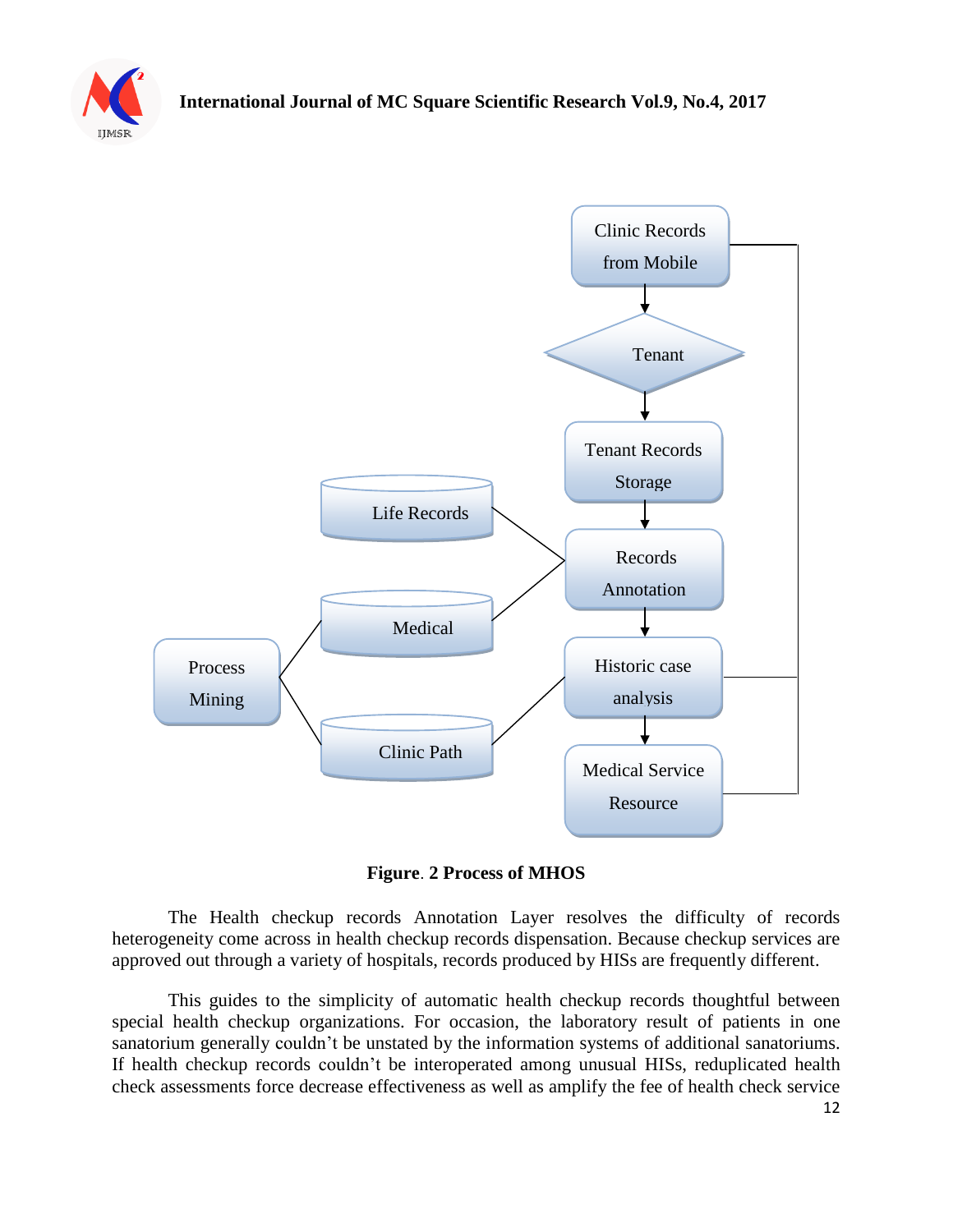

delivery. Consequently, semantic health checkup records combination is serious for records investigation. In this explore explain, release Linked Data (LD) set is used to explain individual health checkup records to incorporate isolated records in a patient - centric model for more cloud computing applications.

The Health checkup records investigation Layer first analyses all records and health checkup record stored in the cloud storage to maintain individual medical results. In experimental results hold, resembling historical records are valuable knowledge for treatment arrangement collection. The health checkup process mining algorithm used to bring hospital paths from individual health checkup records. The parallel estimate method is planned to balance patients' health checkup records to decide comparable patients as of historical records. Health check services are summarized as well as energetically allocate to carry out health check services if urgent conditions are watched. If irregular records are noticed, patients could be conversant in getting the correct proceedings, as well as checkup, ensure property, such like ambulances and vans, would be send to receive fast reactions to the healthiness observing systems. The proposed structure can be applied to get together different health checkup difficulty leaning on service oriented structural design as well as cloud computing storage platforms on which health check property could be summarized as configuring Web app services.

#### **4. Result and discussion**

The topics apropos IoT, portable technology, with data analysis report supported on cloud computing has concerned a lot of awareness from practitioners as well as researchers in the health checkup business. A variety of Healthcare observation methods have been proposed as well as urbanized to support everyday health observing before developing health check rescuing. Now talk about the presentation of, security, scalability, interoperability, flexibility, mobility, medical decision making support, as well as consumer-oriented in Health checkup systems by evaluating our method, Cloud based-MHOS, with numerous other Health checkup proposals. In Health checkup methods, the result maintains functions are critical to end - users. Many ways have been discovered to expand the medical result maintain capability of Mobile Health checkup systems.

However, with the purpose of IoT technology as well as mobile devices in health check services, rapid records gathering has brought courageous to chance for developing medical result maintain via big data processing technique. Particularly, for elder citizens, otherwise, patients who have the constant disease, many records produced by schedule physical condition observing are further momentous to medical result prediction support. Indifference to the unambiguous knowledge-baseded system and Ontology Model-based System, our system, Cloud - MHOS, tries to extract along with share understood know-how experiences concealed in momentous health cases, which are more spontaneous for decision - makers. Table 1 shows the comparison with other methods in HOS.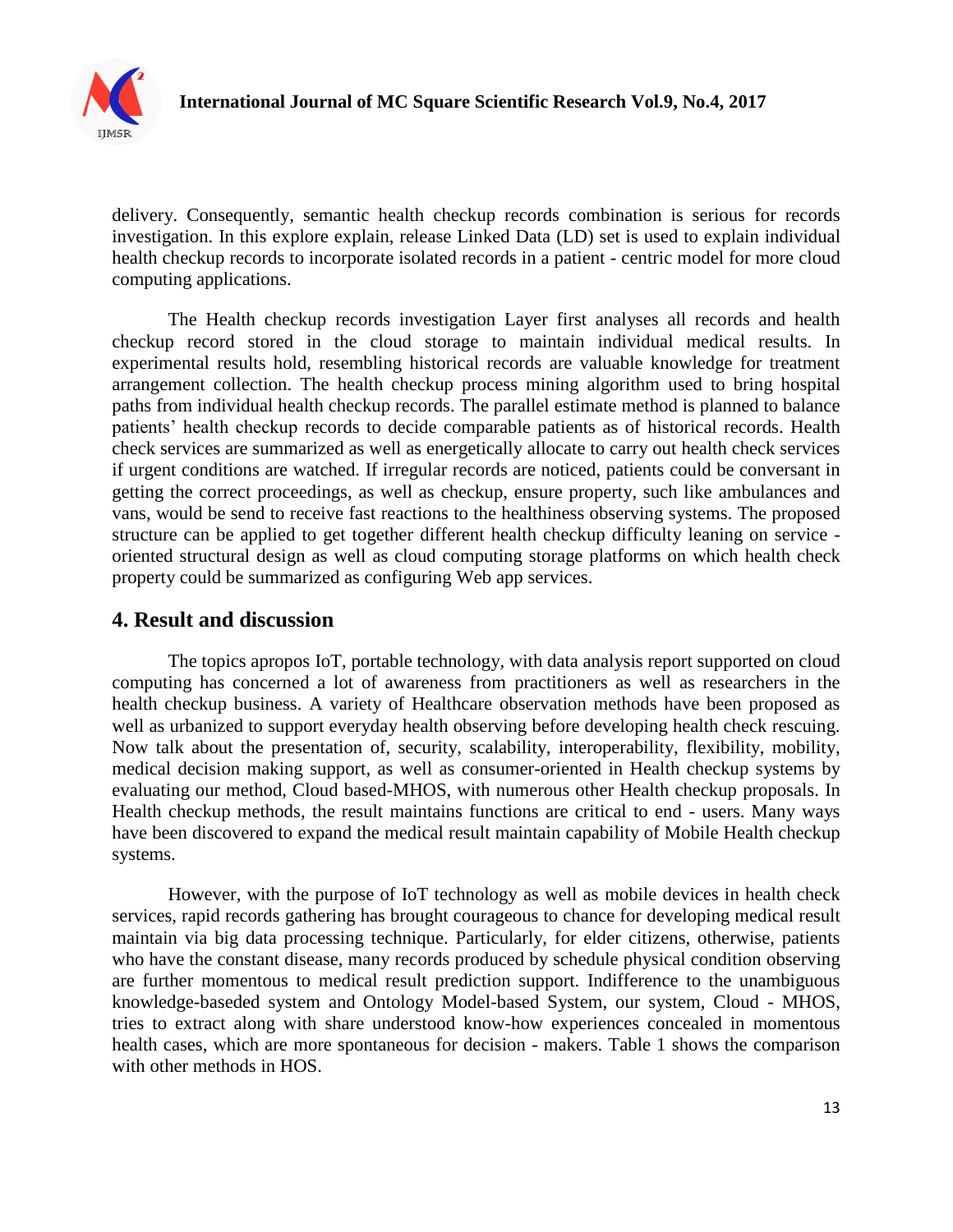

#### **Table 1 Comparison with observation of other methods**

| <b>Benefits</b>             | <b>Cloud - MHMS</b>                                                          | Knowledge - based<br>method                                            | <b>Ontology Model-</b><br><b>based</b><br>method               |
|-----------------------------|------------------------------------------------------------------------------|------------------------------------------------------------------------|----------------------------------------------------------------|
| Flexibility                 | Service-Oriented<br>structural design, High<br>flexibility                   | module based<br>structure, Medium<br>flexibility                       | <b>Embedded System</b><br>Devices, Low<br>flexibility          |
| Security                    | Tenant Isolation,<br>Medium level security                                   | Not Discussed                                                          | Low-level security                                             |
| Scalability                 | Cloud Computing,<br>High scalability                                         | Component-based<br>A framework, Medium<br>scalability                  | Embedded System,<br>Low scalability                            |
| Mobility                    | Cloud Computing,<br>High mobility                                            | portable Devices<br>along with with Wireless<br>Network, High mobility | High mobility, RFID                                            |
| <b>Users Oriented</b>       | <b>Associated Healthcare</b><br>organizations                                | Individual Hospitals by<br>elegant health<br>Devices                   | <b>Smart Home-based</b><br>Healthcare organization             |
| Clinical result<br>maintain | <b>Process Mining</b><br>as well as Case-<br>baseded<br>analysis, High level | Rule-based<br>analysis, Medium level                                   | Low level, Ontology as<br>well as<br><b>Context Management</b> |
| Interoperability            | Open Linked<br>information, High                                             | Component-baseded<br>Framework, Low                                    | <b>Embedded based</b><br>System, Low                           |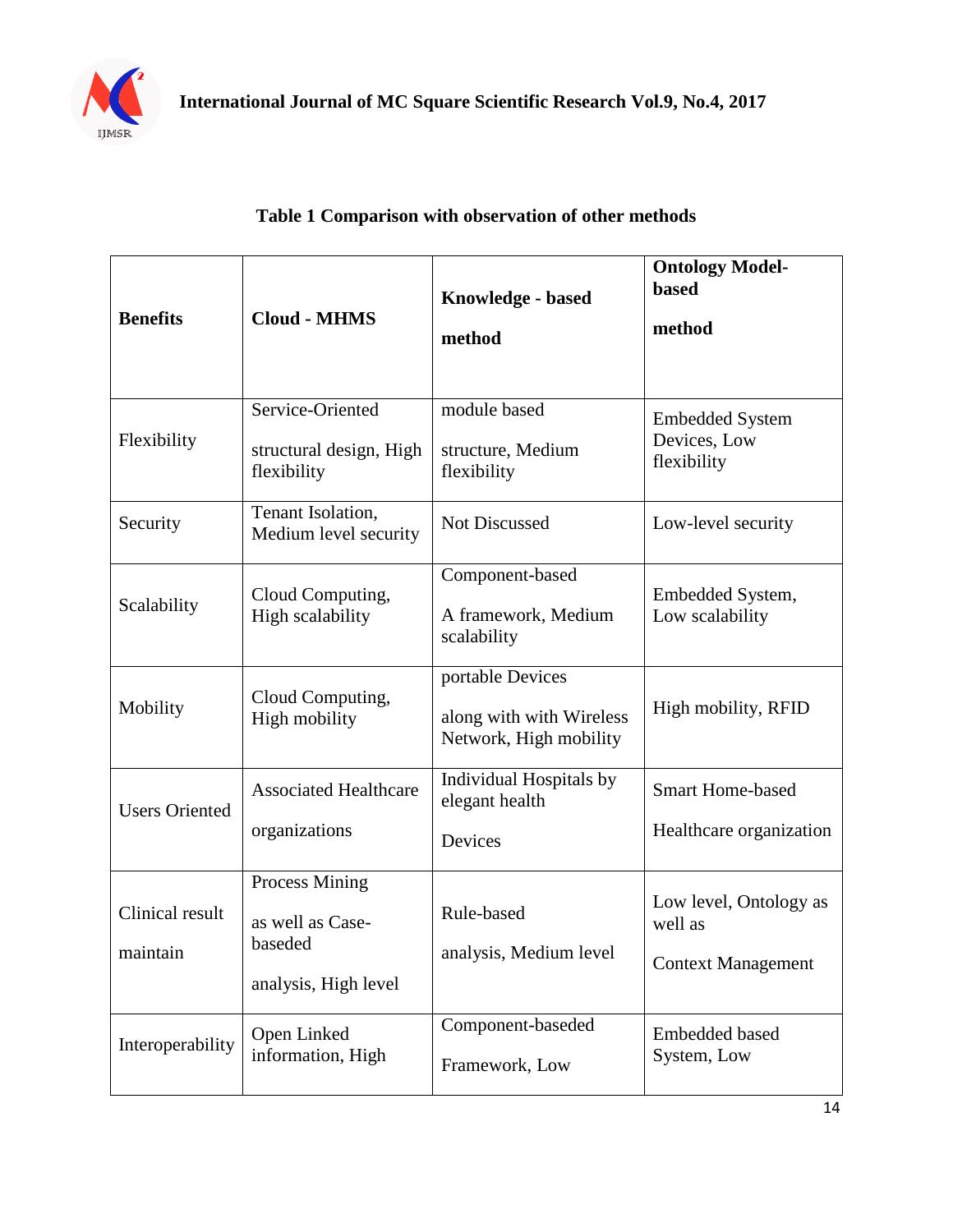

## **6. Conclusion**

.

To bring away health check services in an urgent situation before to fast react to the relocating of patients as of one sanatorium to a new at any time, strange health situations are noticed. Available health check property is presented in the planned Cloud-MHOS structure to direct health groups to assign medical resources energetically. The case study of health checkup observes antimicrobial medicine habits observing of the planned method reveal that it offers important litheness to get together the supplies of on-demand, out hospital healthcare observing. It moreover provides move toward to support medical management above a big data setting caused through the use of IoT as well as portable Internet technology.

### **References**

- 1. Baig, Mirza Mansoor, and Hamid Gholamhosseini. "Smart health monitoring systems: an overview of design and modelling." Journal of medical systems 37, no. 2 (2013): 9898.
- 2. Bahga, Arshdeep, and Vijay K. Madisetti. "Healthcare data integration and informatics in the cloud." Computer 48, no. 2 (2015): 50-57.
- 3. Korzun, Dmitry G., Ilya Nikolaevskiy, and Andrei Gurtov. "Service intelligence support for medical sensor networks in personalized mobile health systems." In the Internet of things, smart spaces, and next-generation networks and systems, pp. 116- 127. Springer, Cham, 2015.
- 4. Chen, Longbin, Yucong Duan, Meikang Qiu, Jian Xiong, and Keke Gai. "Adaptive resource allocation optimization in heterogeneous mobile cloud systems." In 2015 IEEE 2nd International Conference on Cyber Security and Cloud Computing, pp. 19- 24. IEEE, 2015.
- 5. Fernandez Llatas, Carlos, Salvatore F. Pileggi, Gema Ibañez, Zoe Valero, and Pilar Sala. "Cloud computing for context-aware enhanced m-Health services." In Data Mining in Clinical Medicine, pp. 147-155. Humana Press, New York, NY, 2015.
- 6. Gong, Yanmin, Chi Zhang, Yuguang Fang, and Jinyuan Sun. "Protecting location privacy for task allocation in ad hoc mobile cloud computing." IEEE Transactions on Emerging Topics in Computing 6, no. 1 (2015): 110-121.
- 7. Melillo, Paolo, Ada Orrico, Paolo Scala, Filippo Crispino, and Leandro Pecchia. "Cloud-based smart health monitoring system for automatic cardiovascular and fall